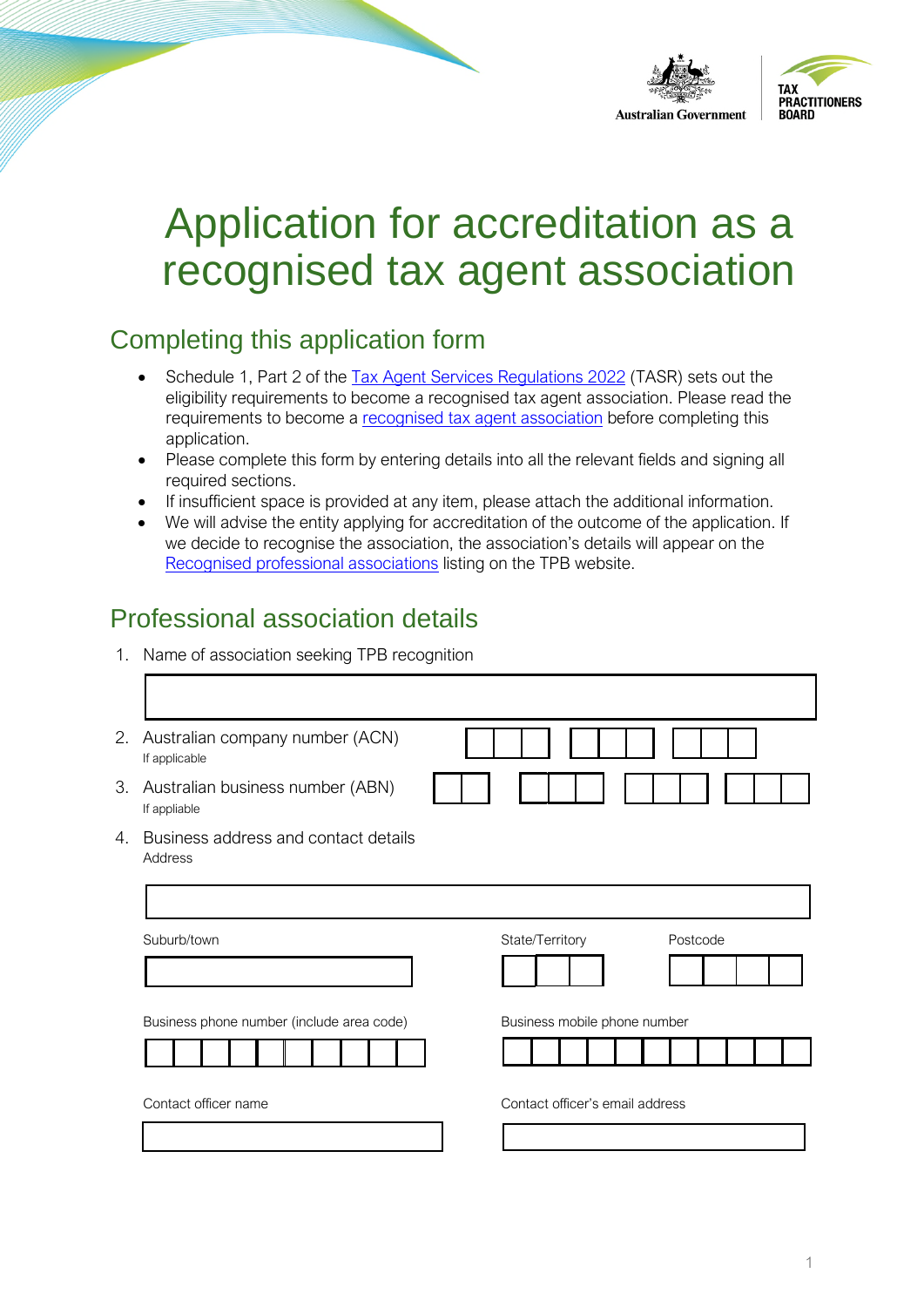#### 5. Is the association a non-profit organisation?

See Item 201 in Schedule 1, Part 2 of the TASR.

| Yes $\begin{array}{ c c c c c } \hline \quad & \mathsf{No} & \mathsf{} & \mathsf{} \ \hline \end{array}$ |  |  |  |
|----------------------------------------------------------------------------------------------------------|--|--|--|
|                                                                                                          |  |  |  |

- 6. What corporate governance and operational procedures does the association have in place to ensure that:
	- (a) it is properly managed
	- (b) its internal rules are enforced?

See Item 202 in Schedule 1, Part 2 of the TASR. For further guidance on the TPB's interpretation and application of the requirements that relate to corp[orate governance and operational](https://www.tpb.gov.au/tpbi-332018-recognised-professional-associations-corporate-governance-related-requirements)  [procedures, please refer to the TPB Information Sheet](https://www.tpb.gov.au/tpbi-332018-recognised-professional-associations-corporate-governance-related-requirements) *TPB(I) 33/2018: Recognised professional [associations - Corporate governance related requirements for recognition under the Tax Agent](https://www.tpb.gov.au/tpbi-332018-recognised-professional-associations-corporate-governance-related-requirements)  Services Regulations 2022.* In particular, paragraphs 43 to 45 of this information sheet provide guidance on what should be demonstrated in relation to practices and procedures.

Please provide relevant details (include any relevant website links / attach supporting documents and note the relevant specific clauses in documents as appropriate).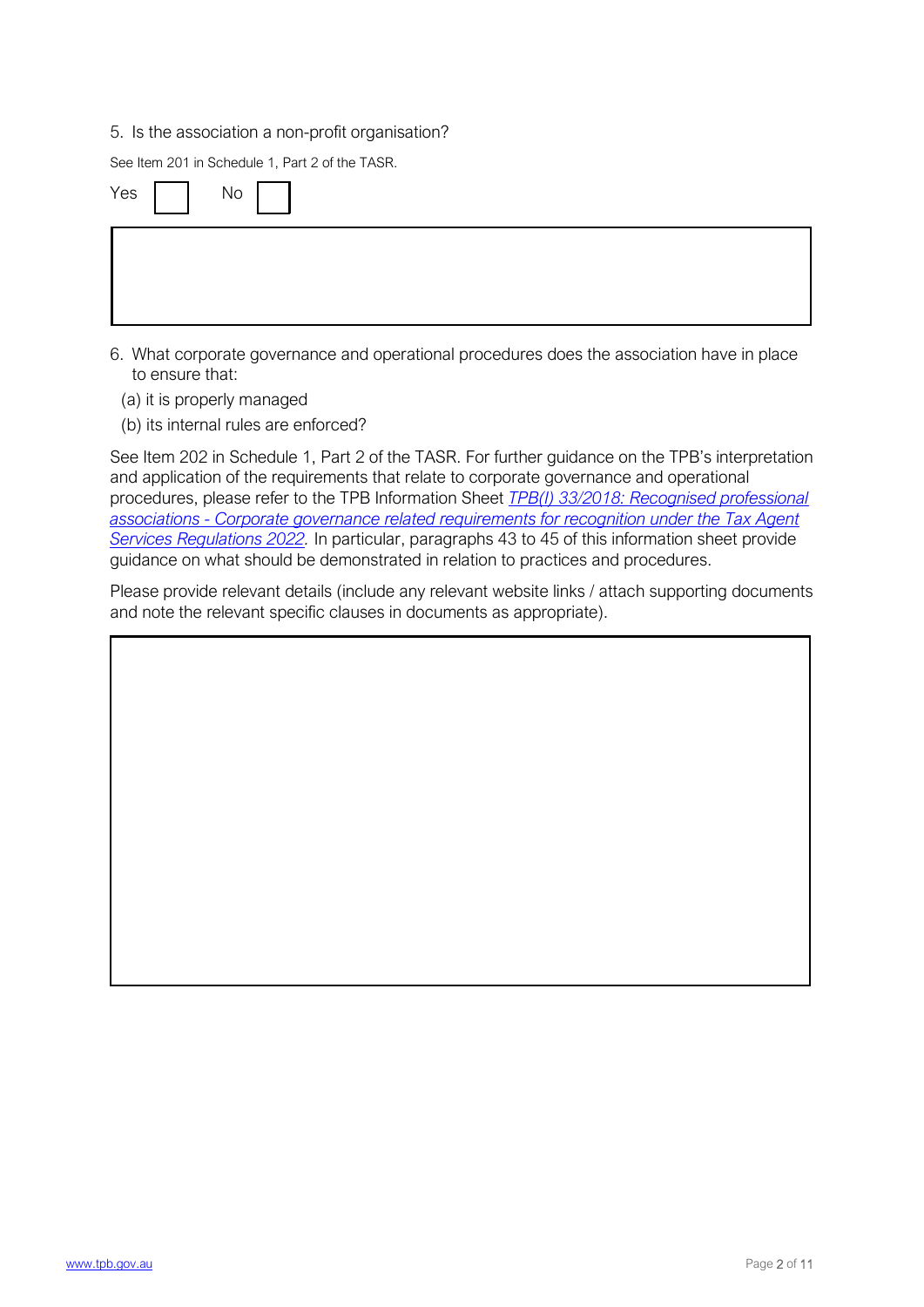| 7. |    | Does your association have professional and ethical standards for its<br>voting members, including terms to the effect that:                                                                                                                                       | Yes | <b>No</b> |
|----|----|--------------------------------------------------------------------------------------------------------------------------------------------------------------------------------------------------------------------------------------------------------------------|-----|-----------|
|    | a) | voting members must undertake an appropriate number of hours of<br>continuing professional education (CPE), having regard to the<br>circumstances and requirements of the members                                                                                  |     |           |
|    |    | Note: Generally, the TPB's approach to satisfying the CPE requirements in this<br>eligibility item are outlined in the TPB Explanatory Paper TPB(EP) 04/2012:<br>Continuing professional education policy requirements for registered tax and<br><b>BAS</b> agents |     |           |
|    | b) | voting members must be of good fame, integrity and character                                                                                                                                                                                                       |     |           |
|    |    | Note: For further guidance, see also the TPB Explanatory Papers:<br>TPB(EP) 01/2010: Code of professional conduct<br>TPB(EP) 02/2010: Fit and proper person.                                                                                                       |     |           |
|    | C) | each voting member is subject to rules controlling the member's<br>conduct in the practice of their profession                                                                                                                                                     |     |           |
|    | d) | each voting member is subject to discipline for breaches of those<br>rules                                                                                                                                                                                         |     |           |
|    | e) | if a voting member is permitted by the association to be in public<br>practice, the voting member has professional indemnity (PI)<br>insurance?                                                                                                                    |     |           |
|    |    | Note: Generally, the TPB's approach to satisfying the PI insurance requirements in<br>this eligibility item are outlined in the TPB Explanatory Paper: <b>TPB(EP) 03/2010:</b><br>Professional indemnity insurance requirements for registered tax and BAS agents. |     |           |

See Item 203 in Schedule 1, Part 2 of the TASR.

Please provide relevant details (include any relevant website links / attach supporting documents and note the relevant specific clauses in documents as appropriate).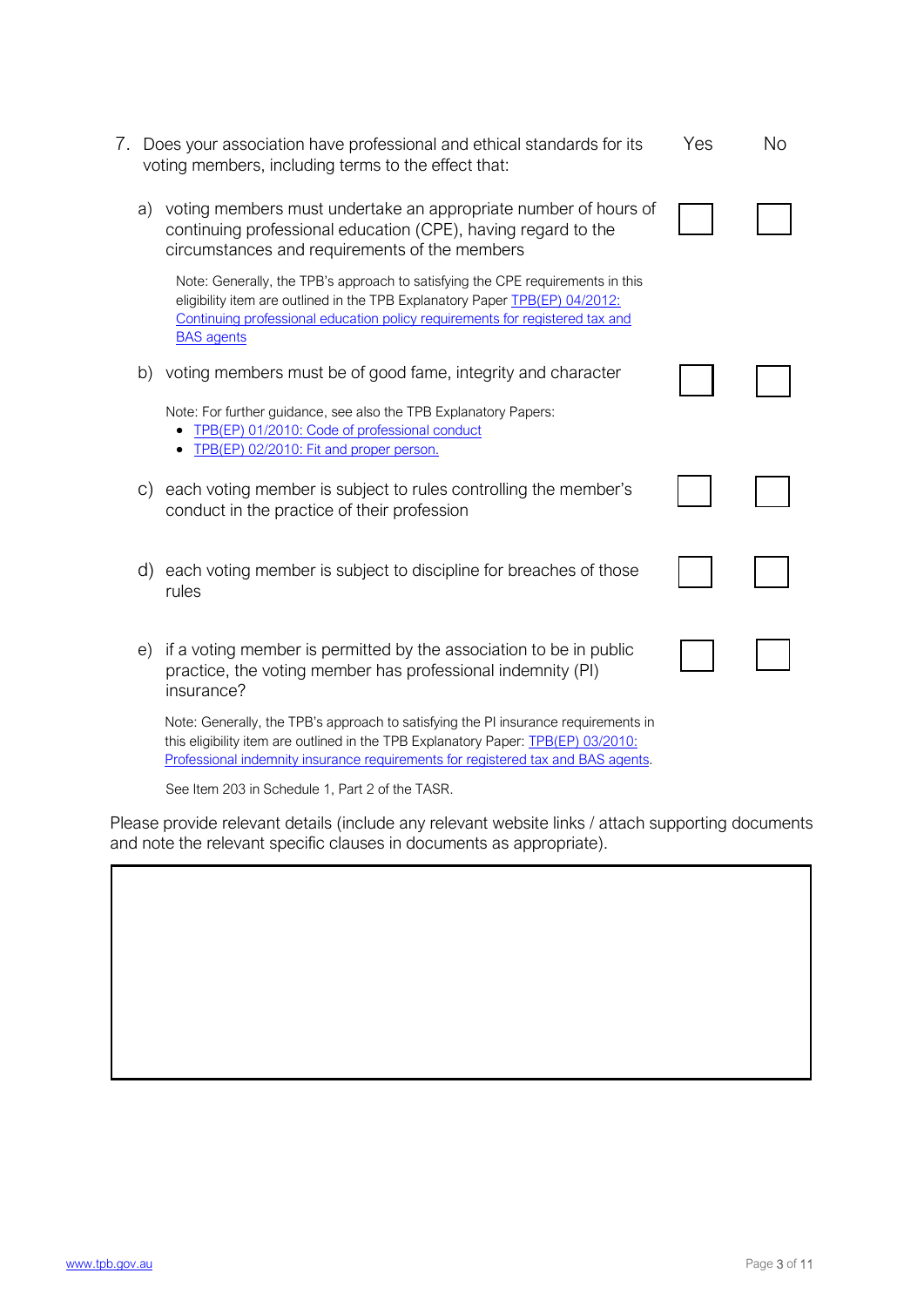- 8. What arrangements does the association have in place for:
	- a) notifying clients of its members, or of members of its member bodies, about how to make complaints
	- b) receiving, hearing and deciding those complaints
	- c) taking disciplinary action if complaints are justified?

See Item 204 in Schedule 1, Part 2 of the TASR.

Please provide relevant details (including any relevant website links and specific document references as appropriate).

- 9. What arrangements does the association have in place for publishing annual statistics about:
	- a) the kinds and number of complaints made to the association (except complaints under the *Tax Agent Services Act 2009* (TASA) about entities registered under the TASA)
	- b) findings made as a result of the complaints
	- c) action taken as a result of those findings?

See Item 205 in Schedule 1, Part 2 of the TASR.

Please provide relevant details (include any relevant website links / attach supporting documents and note the relevant specific clauses in documents as appropriate).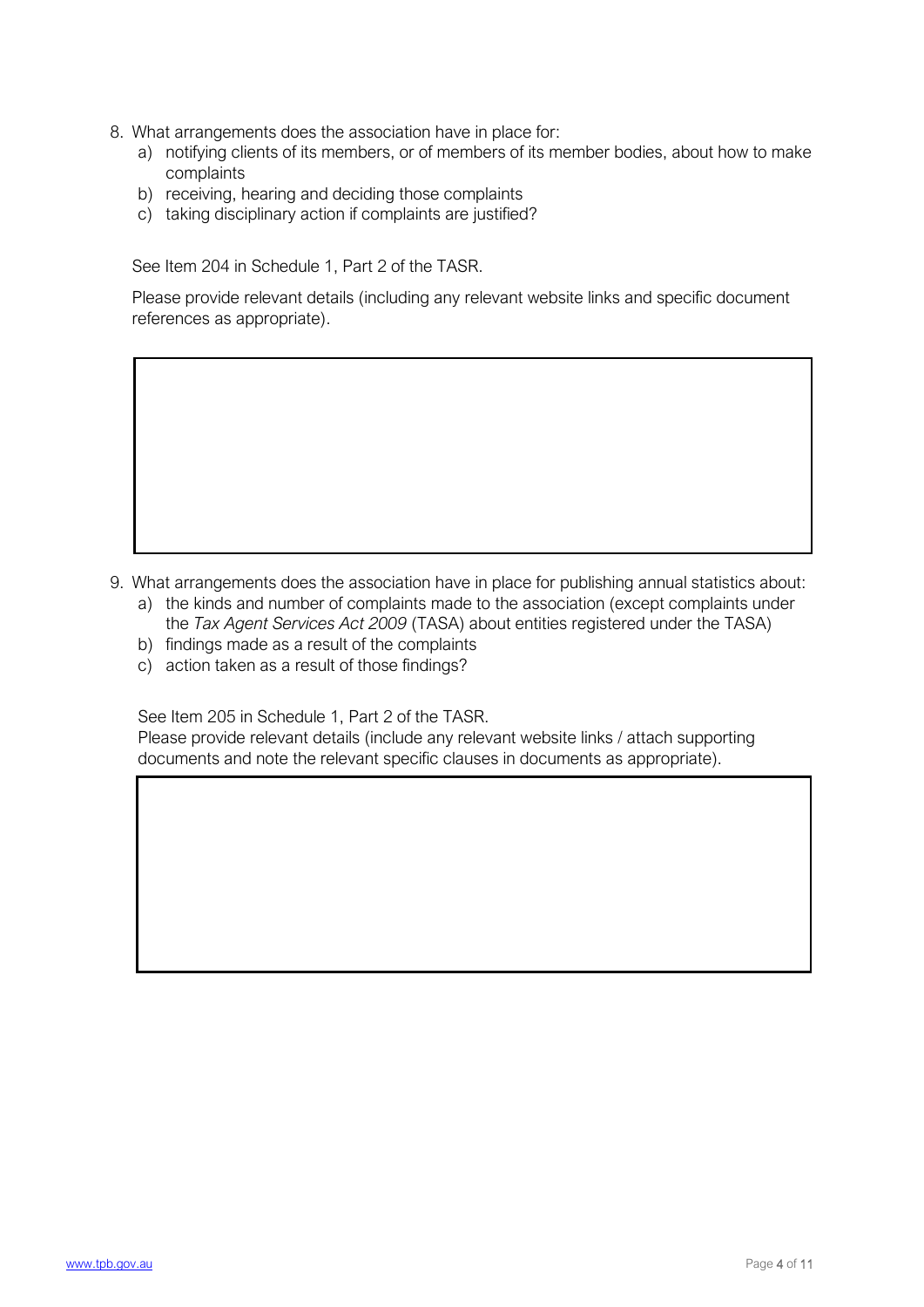10. Does the association have the ability to pay its debts as they fall due?

See Item 206 in Schedule 1, Part 2 of the TASR.

| Yes |  |  |  |
|-----|--|--|--|
|-----|--|--|--|

Please provide relevant evidence / supporting documentation (including a copy of the most recent financial report / director's declaration of solvency and independent auditor report).

Note: The TPB considers various information relating to an association's ability to pay debts as they fall due. For example, the TPB may consider any outstanding tax obligations in relation to lodgment of returns (including income tax and FBT), GST obligations, PAYG withholding obligations and superannuation guarantee obligations for employees.

Director or other authorised person's declaration

Director or other authorised person's signature

Auditor's confirmation

Auditor's signature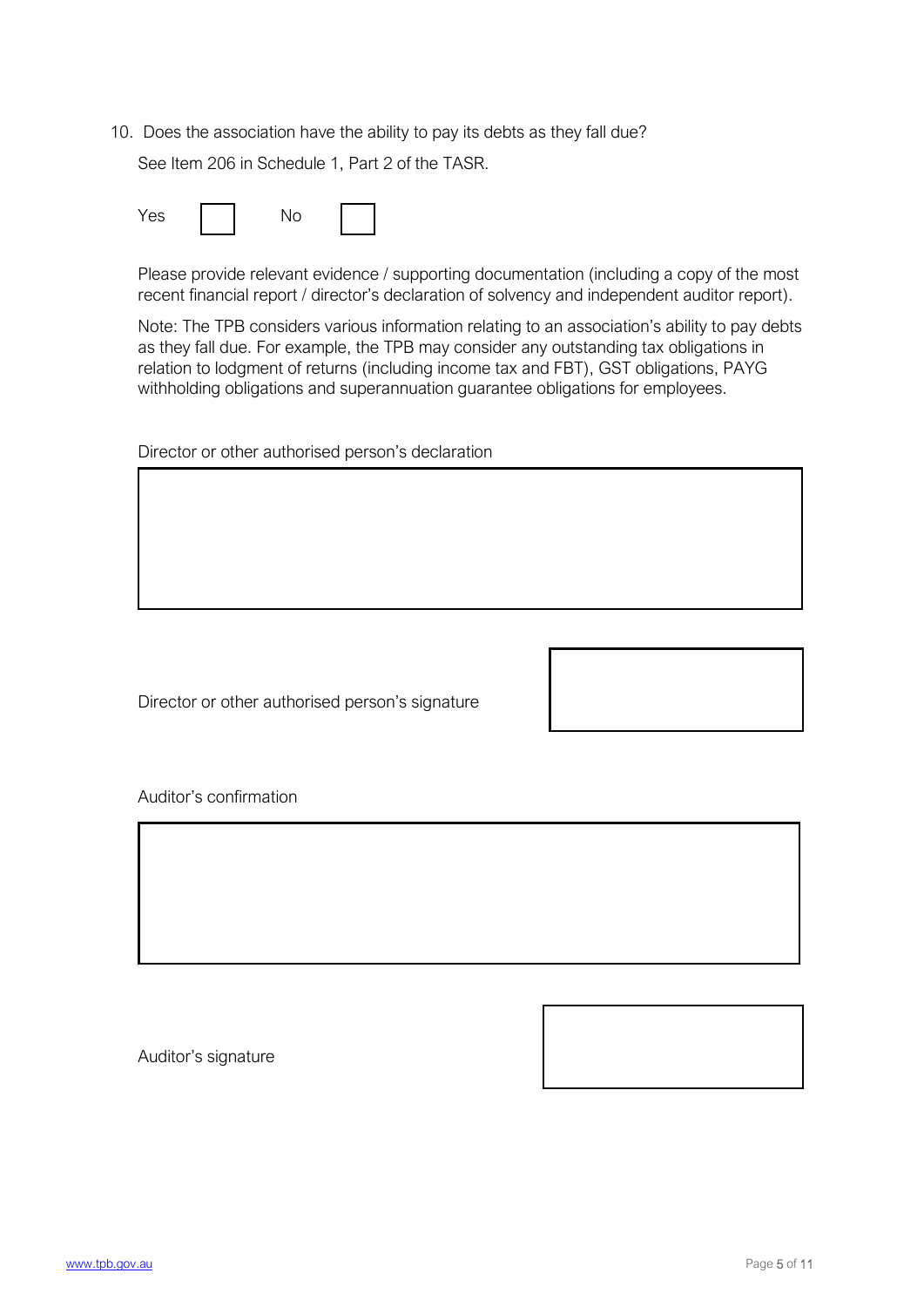- 11. Is the management of the association required to:
	- a) be accountable to the association's members
	- b) abide by the corporate governance and operational procedures of the association?

See Item 207 in Schedule 1, Part 2 of the TASR. For further guidance on the TPB's interpretation and application of the requirements that relat[e to corporate governance and](https://www.tpb.gov.au/tpbi-332018-recognised-professional-associations-corporate-governance-related-requirements) [operational procedures, refer to the TPB Information Sheet TPB\(I\) 33/2018: Recognised](https://www.tpb.gov.au/tpbi-332018-recognised-professional-associations-corporate-governance-related-requirements)  [professional associations - Corporate gove](https://www.tpb.gov.au/tpbi-332018-recognised-professional-associations-corporate-governance-related-requirements)rnance related requirements for recognition under the Tax Agent Services Regulations 2022.

| Yes |  |  |
|-----|--|--|
|-----|--|--|

Please provide relevant details (include any relevant website links / attach supporting documents and note the relevant specific clauses in documents as appropriate).

12. Is the association, or its members, subject to:

- a) a law of a state or territory
- b) a rule or other instrument of a body created by or under a law of a state or territory that sets out a requirement in terms that are the same as, or that have a similar effect to, the requirement in questions 7, 8 and 9 of this form?

See Item 208 in Schedule 1, Part 2 of the TASR

Yes | | No | | N/A

If applicable, please provide relevant details below.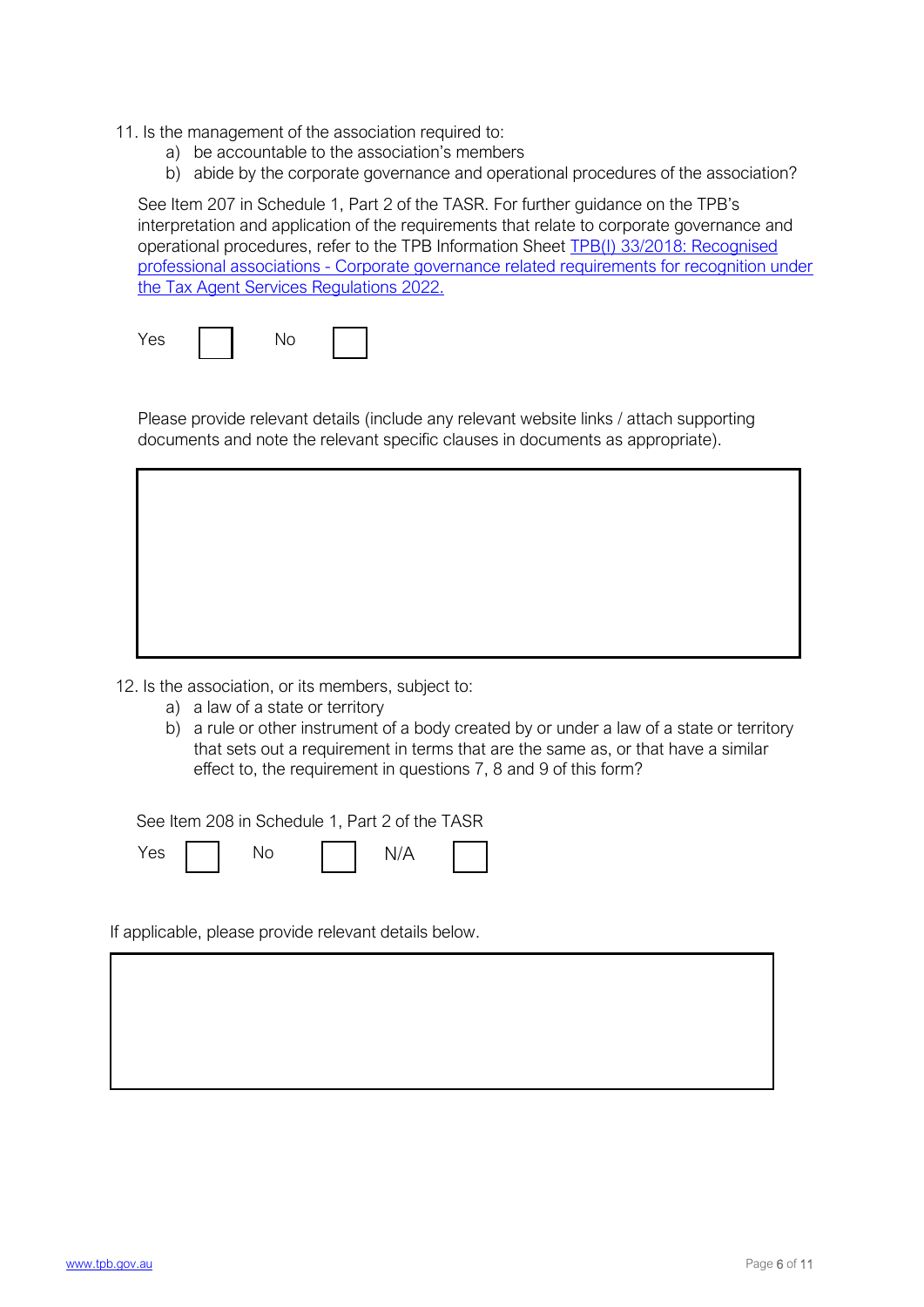13. (i) How many voting members does your association have? See Item 209 in Schedule 1, Part 2 of the TASR.



(ii) How many of the association's voting members are registered as tax agents?



See Item 209 in Schedule 1, Part 2 of the TASR.

If your association does not meet the minimum requirements, provide further details regarding the expected timeframe for satisfying this item, or the reasons why it is appropriate for the association to be recognised by the TPB if you do not expect to satisfy this item.

#### Exercise of discretion

The TPB will consider the appropriateness of exercising its discretion in relation to this item on a case-by-case basis, having regard to the purpose of the TASA and the role of recognised professional associations (RPAs) under the TASR, as well as the following non-exhaustive list of considerations:

- extent to which the association meets the requirements under the eligibility item
- purpose and utility of the association's recognition
- consumer protection benefits and/or risks of continuing recognition
- accreditation type(s) of the RPA and whether there is any utility in having multiple recognitions with the TPB.

If the association does not satisfy the minimum requirement and is seeking the TPB to exercise its discretion, it is recommended that the submission provided to the TPB addresses the above considerations and any other matters that are relevant to the TPB's consideration of whether it is appropriate to exercise discretion.

For further information on the considerations t[he TPB would take into account in exercisin](https://www.tpb.gov.au/tpbi-352020-recognised-professional-associations-tpb-discretion-regarding-specific-requirements)g its [discretion, refer to the TPB Information Sheet TPB\(I\) 35/2020: Recognised professional](https://www.tpb.gov.au/tpbi-352020-recognised-professional-associations-tpb-discretion-regarding-specific-requirements)  [associations - Exercise of the TPB's discretion reg](https://www.tpb.gov.au/tpbi-352020-recognised-professional-associations-tpb-discretion-regarding-specific-requirements)arding specific requirements for recognition under the Tax Agent Services Regulations 2022.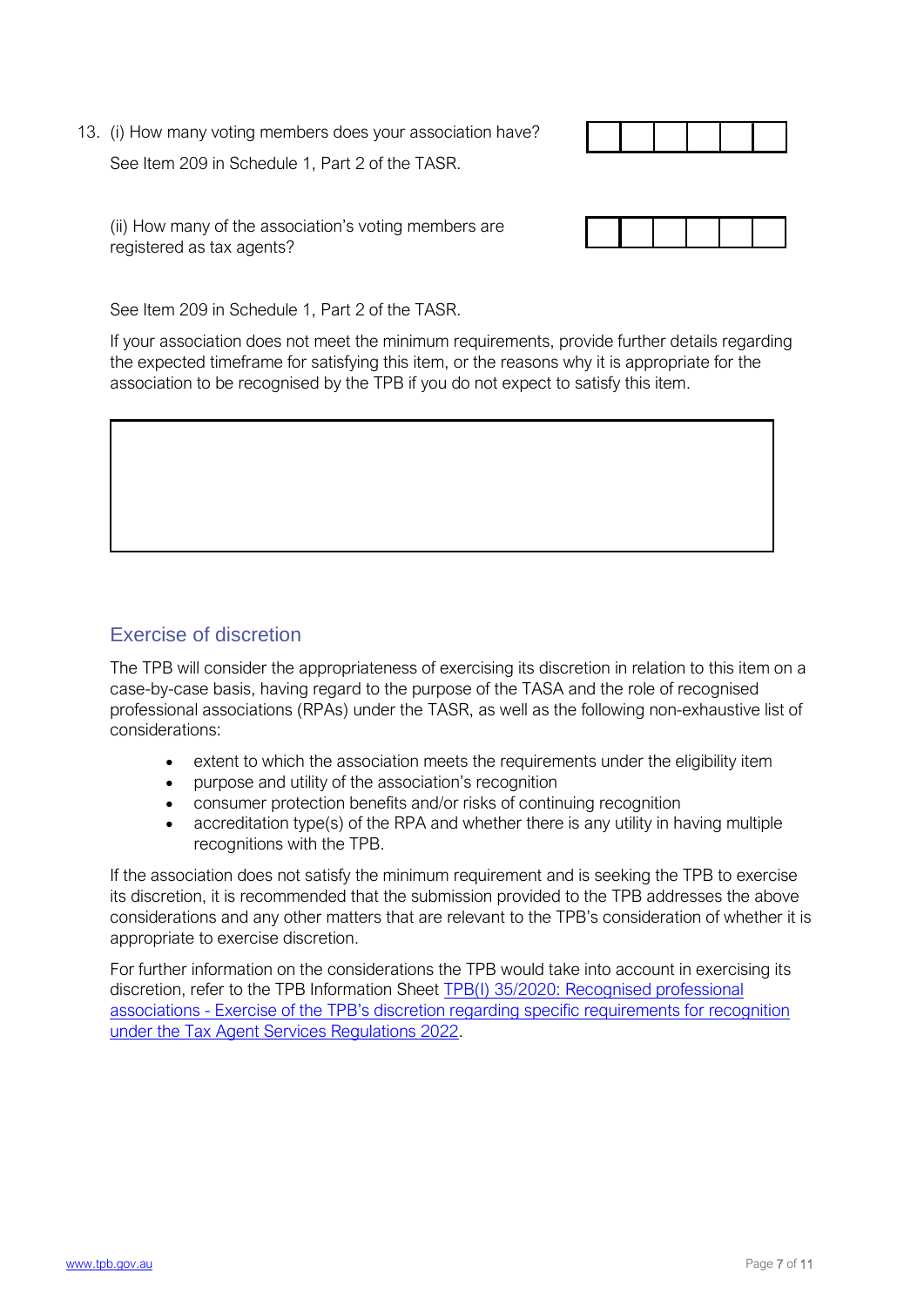- 14. Is each voting member of the association required to comply with at least one of the following requirements:
	- a) the member has been awarded a degree or post-graduate award in a relevant discipline (which includes: finance, financial planning, commerce, economics, business, tax, accounting or law) from an Australian tertiary institution or an equivalent institution
	- b) the member has been awarded a diploma or higher award in a relevant discipline (which includes: finance, financial planning, commerce, economics, business, tax, accounting or law) from a registered training organisation or an equivalent institution
	- c) the member has the academic qualifications required to be an Australian legal practitioner
	- d) the member has the equivalent of 8 years of full-time experience in providing tax agent services in the past 10 years
	- e) the member has the equivalent of 6 years of full-time experience in providing tax (financial) advice services in the past 8 years.

See Item 210 in Schedule 1, Part 2 of the TASR.



#### Exercise of discretion

If your association does not meet the minimum requirements, provide further details in the space provided below, including the reasons why it is appropriate for the association to be recognised by the TPB if you do not expect to satisfy this item. The TPB will consider the appropriateness of exercising its discretion in relation to this item on a case-by-case basis, having regard to the following non-exhaustive list of considerations:

- extent to which the association meets the requirements in the item
- any amendments or proposed amendments to relevant association rules
- purpose and utility of the association's recognition
- consumer protection benefits and/or risks of continuing recognition
- accreditation type(s) of the RPA and whether there is any utility in having multiple recognitions with the TPB.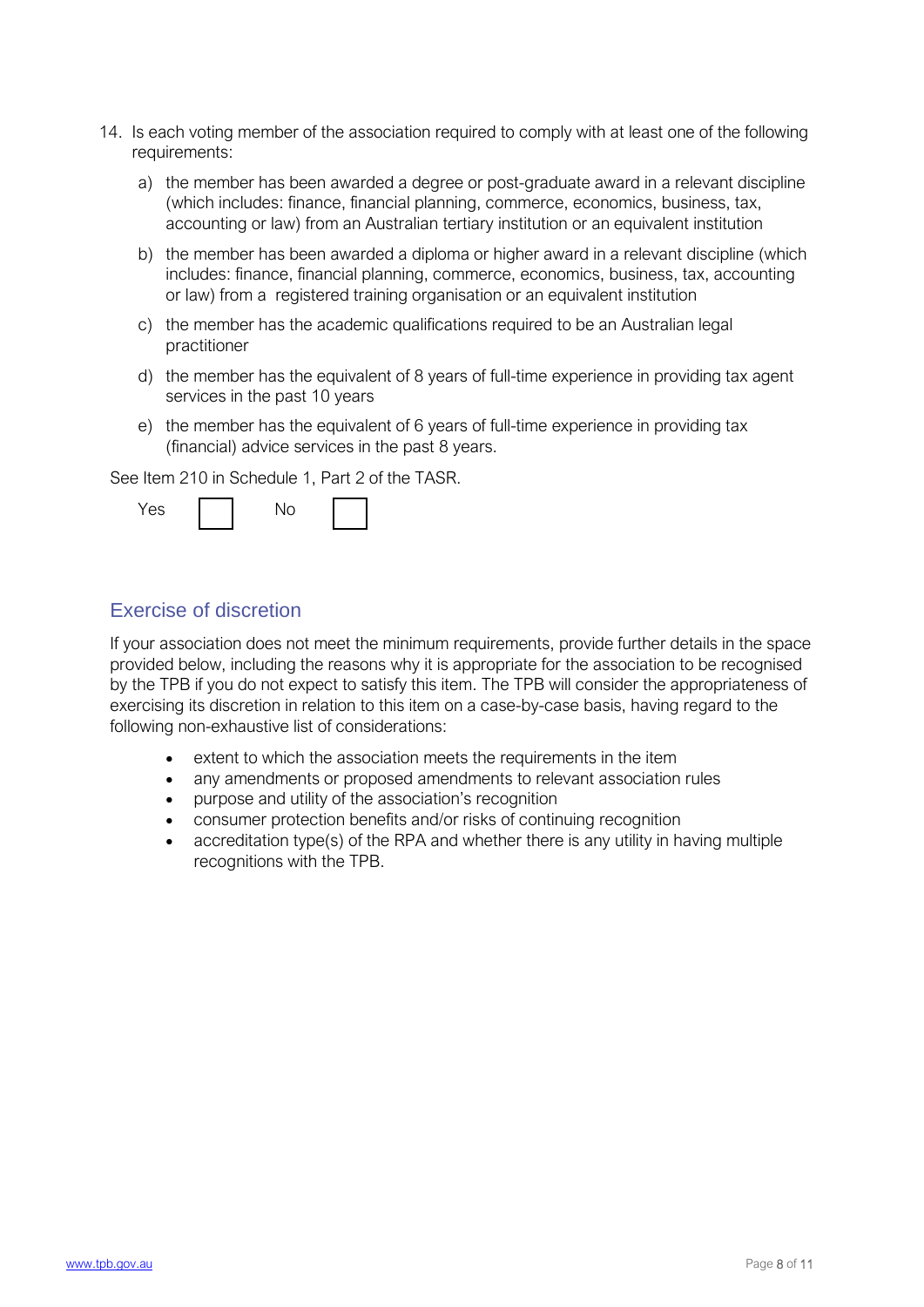If your association is seeking to have the TPB exercise its discretion, it is recommended that the submission provided to the TPB addresses the above considerations and any other matters that are relevant to the TPB's consideration of whether it is appropriate to exercise its discretion.

For further information on the considerations t[he TPB would take into account in exercisin](https://www.tpb.gov.au/tpbi-352020-recognised-professional-associations-tpb-discretion-regarding-specific-requirements)g its [discretion, refer to the TPB Information Sheet TPB\(I\) 35/2020: Recognised professional](https://www.tpb.gov.au/tpbi-352020-recognised-professional-associations-tpb-discretion-regarding-specific-requirements)  associations - Exercise of the TPB's discretion regarding specific requirements for recognition [under the Tax Agent Services Regulations 2022.](https://www.tpb.gov.au/tpbi-352020-recognised-professional-associations-tpb-discretion-regarding-specific-requirements) 

### Documentation required to support this application

Before submitting a completed and signed form, it is important to include accessible website links to all relevant information / attach supporting documentation necessary to demonstrate that the association satisfies the eligibility requirements in Schedule 1 to the [TASR.](https://www.legislation.gov.au/Details/F2022L00238) This includes the organisation's most recent:

- Constitution and By-laws
- Audited financial statements and independent auditor's statement
- Annual Report (if any)
- Notice of Annual General Meeting (and explanatory memorandum if any)
- Complaint form
- Continuing professional development (CPD) policy
- Professional indemnity insurance policy (if any)
- Registration form for members
- any other relevant documents, such as Charter, Code of ethics, information in relation to complaints management, education etc.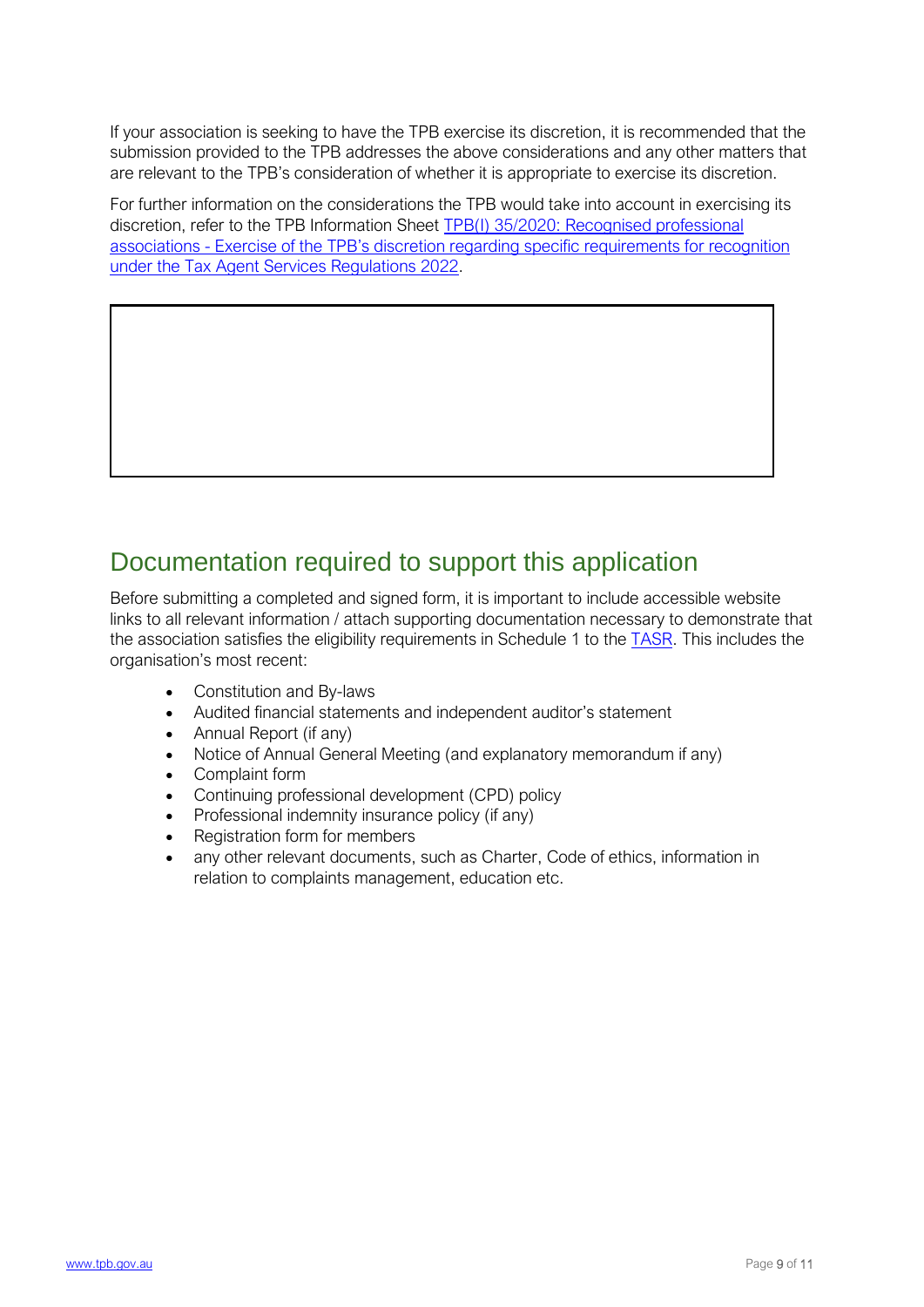# **Declaration**

Before you sign this declaration, please ensure that you have answered all relevant questions.

I declare that all information given in this declaration, including any supporting documentation, is to the best of my knowledge, information and belief, true and correct in every particular.

Full name (please print)

(Name of Public officer, the Chair, CEO or other authorised person responsible for signing the accounts)

**Signature** 

Date

#### **Checklist**

All questions on the application form have been answered truthfully and correctly.



Copies of the required documents to support this application are attached.

A director or an authorised person has completed the declaration.

Note: If the association does not provide all of the required information there may be delays in processing the application.